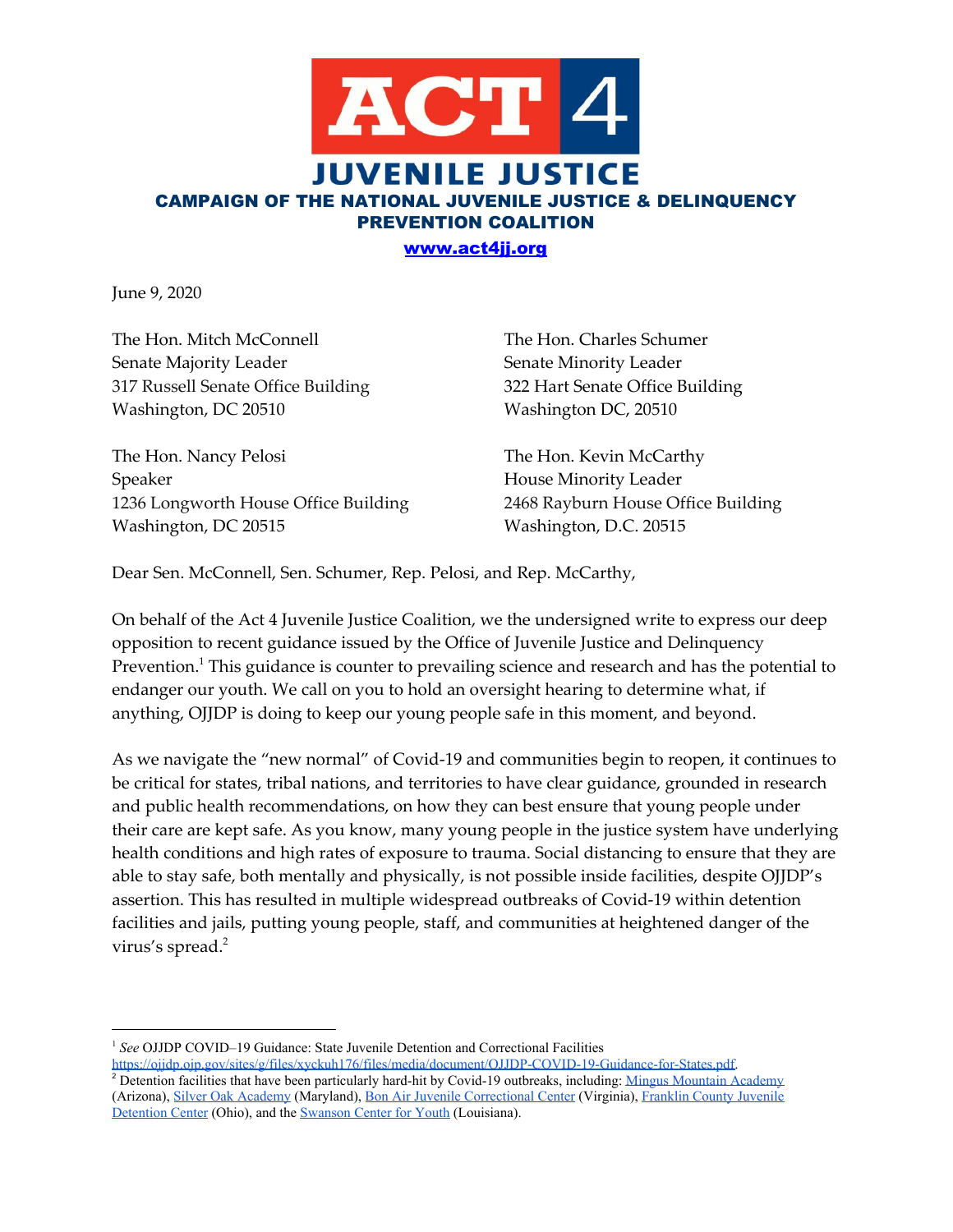While OJJDP asserts that there have been a "relatively small number of coronavirus cases reported in juvenile facilities" and that this "does not support the wholesale release of juvenile offenders into communities," that is simply not true. Infection rates at multiple facilities have been reported at between 20 and 50 percent once testing has taken place. $^3$  As of June 8, 562 youth and 653 staff have been publicly reported to have tested positive, an increase of 145 percent and 85 percent, respectively, over the numbers that OJJDP reported in its May 30 guidance.<sup>4</sup> Community infection rates during that same period decreased, clearly refuting OJJDP's insistence that holding youth in detention facilities "can maintain their well-being and reduce their risk of contracting COVID-19."

While the initial phase of virus response is coming to an end, we have seen the need to prepare for these types of emergencies and whatever may come next. This includes the process of reopening, and the need to be cognizant of the differing levels of comfort that families and individuals may have with potential exposure and social contact for the foreseeable future. Clear guidance is needed on how to ensure that young people and their families are kept safe, and on how states, territories, and tribal nations can ensure compliance with the Juvenile Justice and Delinquency Prevention Act, during these challenging times.

I. **Guidance for Emergency Planning**: The following guidance is needed to help states and territories address the current emergency and craft emergency plans that address the needs of young people and staff in the event that a similar emergency occurs in the future:

● **Release**: Detention, commitment, and treatment facilities, and adult jails and prisons have proven to be sites where Covid-19 can rapidly spread and clear guidance is needed to help safely reduce populations both through sending young people home and permitting incarceration only when there is clear and imminent danger. No child who has an assessment of moderate risk or lower should be detained and those who have less than 60 days left on their sentence should go home. Illinois, by way of example, has reduced its detention population by 50% during the pandemic. Maryland released 200 youth who were being held on low-level offenses through the courts. Clayton County, Georgia, was able to reduce its detention population by nearly 80 percent by following these guidelines.

Contrary to what OJJDP contends, health care inside facilities, particularly detention centers designed for short-term stays, are inadequate. In 2019, the American Academy of Pediatrics reported that "[m]ost juvenile correctional facilities are not accredited by the NCCHC (National Center on Correctional Health Care). . . . fewer than half of the facilities were compliant with recommended health screening and assessments. Few

<sup>&</sup>lt;sup>3</sup> Examples of juven[i](https://www.npr.org/sections/coronavirus-live-updates/2020/04/20/838790229/virginia-juvenile-correctional-facility-overwhelmed-by-coronavirus)le facilities that have experienced Covid-19 outbreaks include: Mingus [Mountain](https://www.dcourier.com/news/2020/may/14/84-students-20-staff-test-positive-mingus-mountain/) Academy (Arizona), [Silver](https://baltimore.cbslocal.com/2020/05/20/silver-oak-academy-coronavirus-outbreak/) Oa[k](https://www.nbcnews.com/news/us-news/louisiana-parents-sue-get-children-out-juvenile-detention-coronavirus-spreads-n1207196) [Academy](https://baltimore.cbslocal.com/2020/05/20/silver-oak-academy-coronavirus-outbreak/) (Maryland), Bon Air Juvenile [Correctional](https://www.npr.org/sections/coronavirus-live-updates/2020/04/20/838790229/virginia-juvenile-correctional-facility-overwhelmed-by-coronavirus) Center (Virginia), [F](https://radio.wosu.org/post/half-franklin-county-juvenile-detention-center-staff-test-positive-covid-19#stream/0)ranklin County Juvenile [Detention](https://radio.wosu.org/post/half-franklin-county-juvenile-detention-center-staff-test-positive-covid-19#stream/0) Center (Ohio), and the **[Swanson](https://www.nbcnews.com/news/us-news/louisiana-parents-sue-get-children-out-juvenile-detention-coronavirus-spreads-n1207196) Center for Youth** (Louisiana).

<sup>&</sup>lt;sup>4</sup> See<https://www.sentencingproject.org/publications/covid-19-in-juvenile-facilities/>. Note that these numbers are not based on data sets that OJJDP would have access to but are instead based on public news reports. Undercounting, according to the source of this data, is a real possibility because there is no public reporting requirement.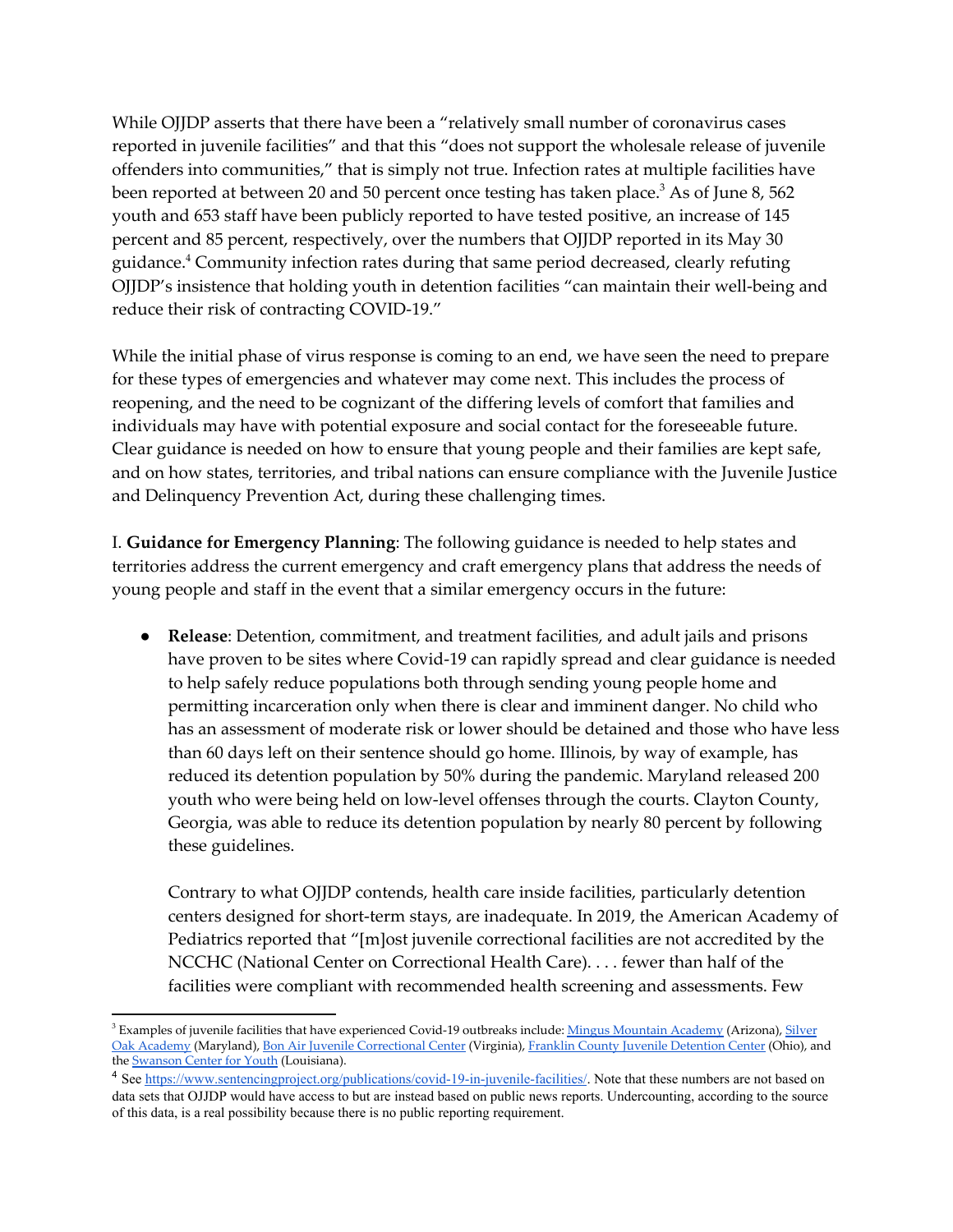detention facilities met even minimal levels of care, although better care was seen as the length of stay increased." It is both inaccurate and dangerous to assert that children receive better care inside correctional facilities than in communities with supports. $^5$ 

- **Testing**: All youth with symptoms suggestive of Covid-19 or with known exposure to an individual who has Covid-19 should be tested. Positive test results are not a crime and should never be the sole basis of detaining a young person when they would otherwise be released. The least-obtrusive and most-accurate testing option should be used and should be done in a way that preserves community and family safety. Findings of test results should be made publicly available in aggregate form, and data should be disaggregated by race, ethnicity, gender, sexual orientation, tribal citizenship, and disability status.
- **Staff and youth inside facilities**: As noted above, despite what OJJDP asserts, social distancing is not realistic in detention centers, jails, and prisons. As such, young people should be released unless there is clear and imminent danger to a specified individual if they were permitted to return.

Solitary confinement should not be used as a means of medical isolation. Data should be collected on the use of solitary during periods of medical emergencies to ensure that it is not being used as a means of quarantine. Guidance should also be provided to distinguish medical quarantines from solitary confinement. 6

Facilities should permit more socially-distanced outdoor time. As noted by the CDC, outdoor activities that can be done alone or socially distanced are safe, healthy, and an important way to maintain physical and emotional health.

Personal protective equipment, soap, hygiene products, and cleaning materials are all essential to keeping young people and staff healthy. Our young people, facility staff, and their communities need clarity, in keeping with prevailing science, on the use and provision of personal protective equipment among youth and staff in facilities, while being processed, while before the courts, and while in contact with law enforcement. Young people and staff must have access to soap, hand sanitizers, disinfectant wipes, and other materials that are needed to prevent the virus.

Young people need to be able to safely continue communicating with critical individuals such as family, attorneys, spiritual providers, and the courts. It is essential that young people have access to free, frequent, and confidential communications with these critical individuals, especially during times of such an emergency. Social distancing has been a period of emotional challenge even in the best of circumstances. Young people who are incarcerated face the additional trauma of uncertainty about loved ones at home, as well

<sup>&</sup>lt;sup>5</sup> See [https://pediatrics.aappublications.org/content/128/6/1219.](https://pediatrics.aappublications.org/content/128/6/1219)

<sup>&</sup>lt;sup>6</sup> See for example: [https://amend.us/wp-content/uploads/2020/04/Medical-Isolation-vs-Solitary\\_Amend.pdf](https://amend.us/wp-content/uploads/2020/04/Medical-Isolation-vs-Solitary_Amend.pdf).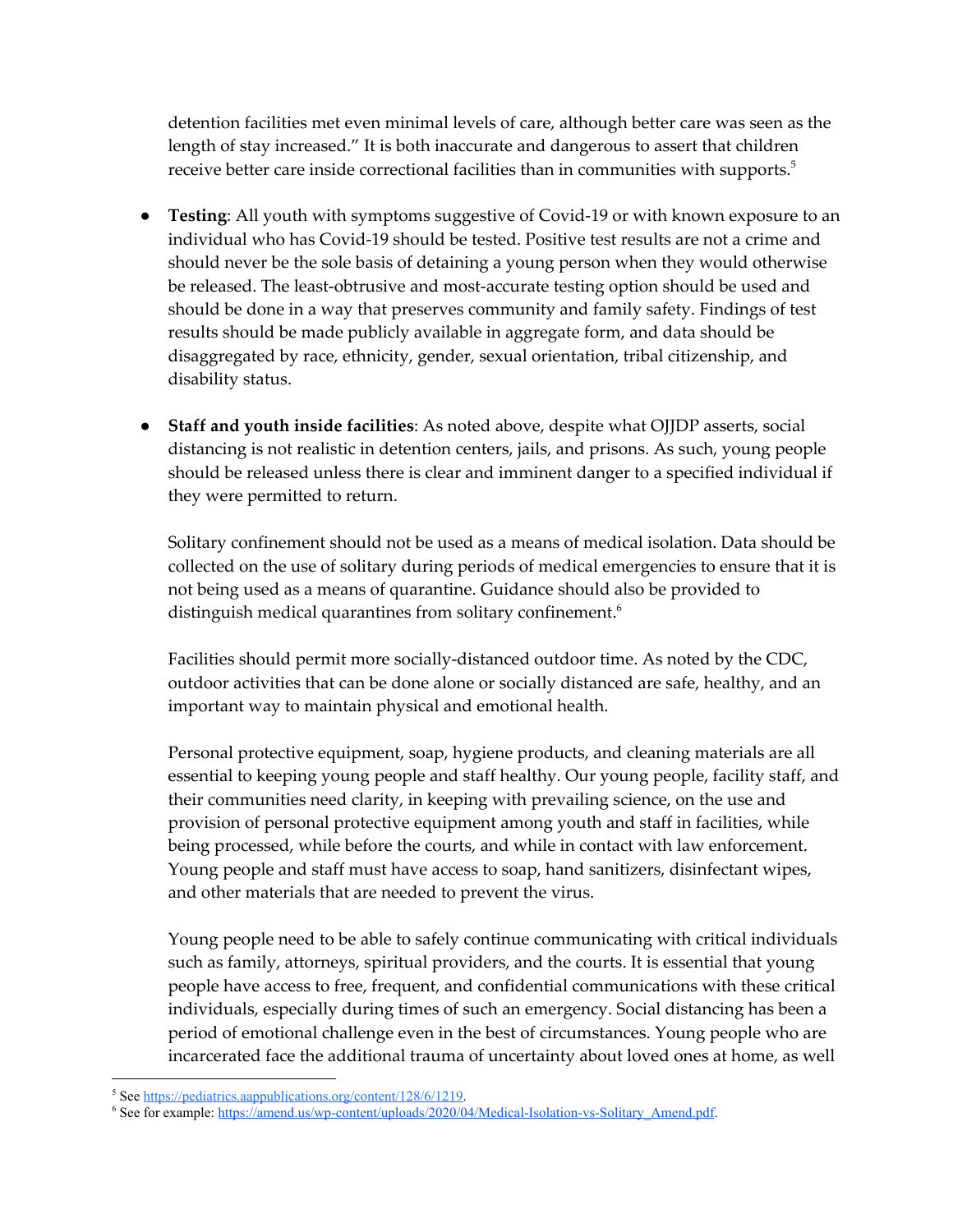as the status of their case. Young people must have access to their family and their attorneys to ensure mental well being and proper preparation of their case. Young people must be able to remotely access court hearings whenever possible to limit transportation in and out of facilities, and thus limit potential transmission of communicable diseases. Ongoing accommodations are needed to address needs of families with higher risk levels and lower comfort in accessing public spaces during this period.

Education also remains critical to young people's well being and future success. We call on OJJDP, in partnership with the Department of Education, to provide support to states, territories, and tribal nations to ensure that young people inside facilities continue to receive quality education, in keeping with the provisions found in the JJDPA, ESSA, and the IDEA.

● **Reentry supports**: OJJDP is correct that young people need services and supports when they reenter the community. Regulations and guidance related to reentry planning is sorely needed, both as it relates to reentry planning generally and in times of emergency. Such reentry planning is required under the JJDPA's 2018 reauthorization, but has gone largely ignored and with no concrete guidance from OJJDP for the past 18 months. Such reentry planning is more critical now than ever to ensure that young people are able to return to their families safely and that they are not forced from the juvenile justice system into the child welfare system or into youth homelessness. Had OJJDP issued appropriate guidance prior to this emergency, states would be better equipped to do their jobs in this moment and to release young people.

As young people return to the community, we call on OJJDP, in partnership with the Department of Education, to provide support to the states, territories, and tribal nations to ensure that young people continue to receive a quality education, in keeping with the provisions found in the JJDPA, the ESSA, the IDEA, and section 504 of the Rehabilitation Act.

Notice should be provided to tribal nations when their young people are released to allow nations to assist in safely transitioning the youth back home. Tribal notice is vitally important as many American Indian and Alaska Native youth live in multi-generational homes. With proper notice, tribal nations will be able to provide their youth and their families with additional support to prevent the spread of Covid-19 in their communities.

● **Probation and community based services:** Community-based supports are critical to young people's ongoing success. Current telemedicine regulations should be amended to provide increased flexibility and options for medical professionals. Regulations should be amended to help states, territories, and tribal nations ensure that these services can continue during the current emergency and during future similar emergencies if they should arise. Similarly, support is needed to ensure that young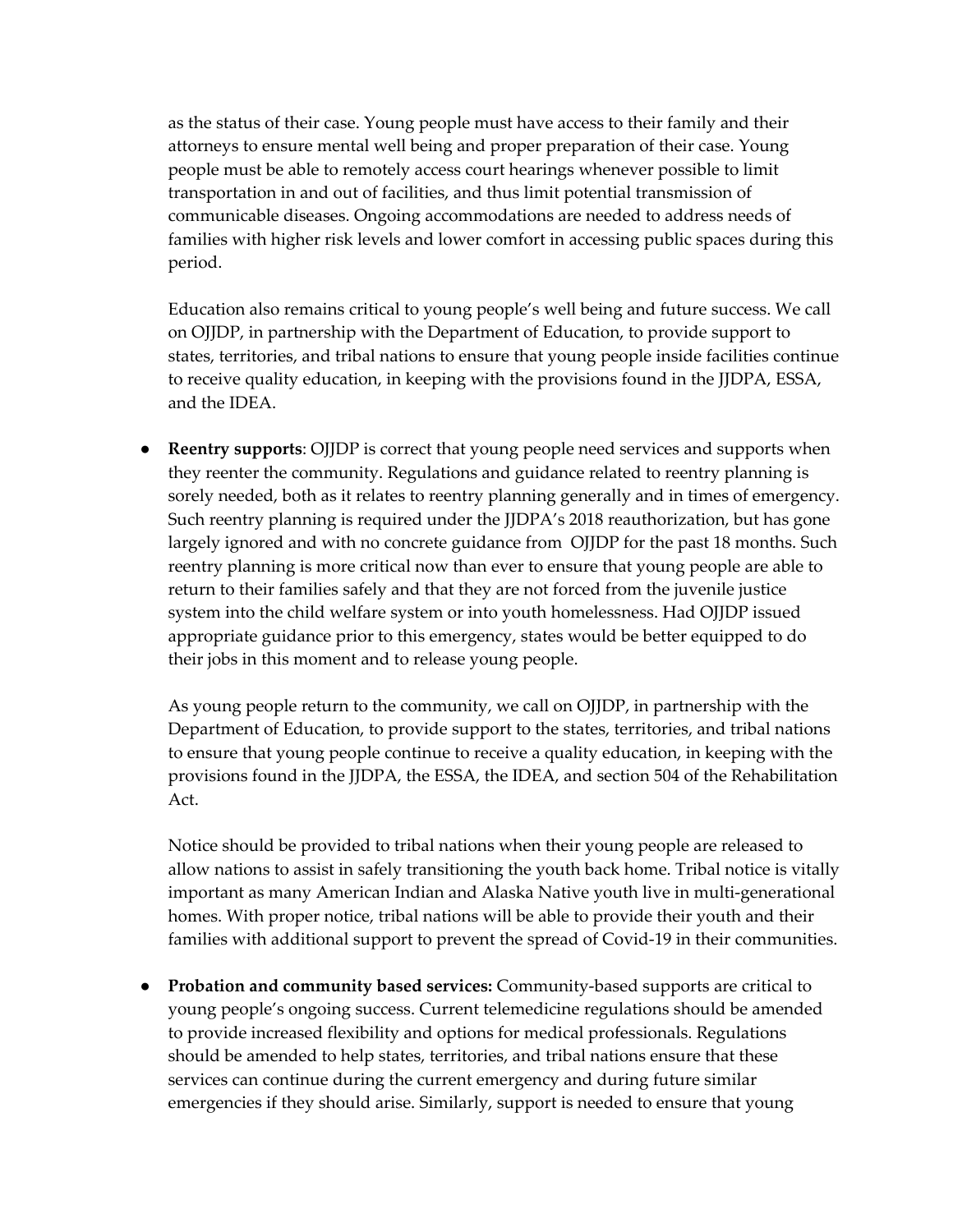people have access to electronic devices, internet, and phone services so they can continue to receive therapeutic and educational services.

Fines and fees place serious burdens on already-struggling families. A reported 40% of low-wage workers have filed for unemployment since the pandemic's onset. Guidance should be provided that clarifies that during the ongoing emergency families should not be charged for community-based services that they are ordered to participate in. Similarly, guidance should clarify that courts should halt the collection of all other fines and fees for young people in juvenile and adult court.

As noted earlier, even as courts and service providers begin to reopen, families and individuals with higher risks may not be able to safely visit public spaces, particularly those who would need to rely on public transportation to do so. As such, it is critical that young people and their families are able to access probation meetings and related services remotely. Violations and revocations for failure to attend meetings in person should not be issued during an emergency.

## **II. Guidance related to compliance with JJDPA**

● **Guidance for monitoring facilities**: States have explicitly requested that OJJDP provide guidance for how they can safely monitor facilities where youth are housed during the current emergency, and during similar future emergencies if they should occur. Such guidance was conspicuously absent from OJJDP's May 30 guidance but is essential to ensuring that states can continue to provide the JJDPA's core protections to young people. As communities reopen, staff and others who come in and out of facilities will begin to have more contacts and may be at heightened risk, thus increasing the risk for those who are still detained. States and territories need clear guidance for how they can safely ensure that there are eyes and ears in facilities to ensure that young people there are not being mistreated and that they are adhering to the JJDPA's protections.

During state travel bans, many have fallen behind on site visits. They need clear guidance on how and if virtual visits will be permitted, and how such visits can take place in a way that ensures the safety and wellbeing of young people and staff involved. States need clarity on whether virtual visits will be temporarily permitted or whether additional time will be allowed to complete compliance monitoring during the ongoing emergency. OJJDP's only relevant statement, however, was that "[p]ursuant to 34 USC §§ 11133(a)(11), (12), (13), and (15), compliance with the four core protections of Title II (deinstitutionalization of status offenders, adult jail removal, sight and sound separation, and racial and ethnic disparities) is still a requirement to receive Title II funding." They have remained completely silent, though, on how such compliance can and should take place in this moment.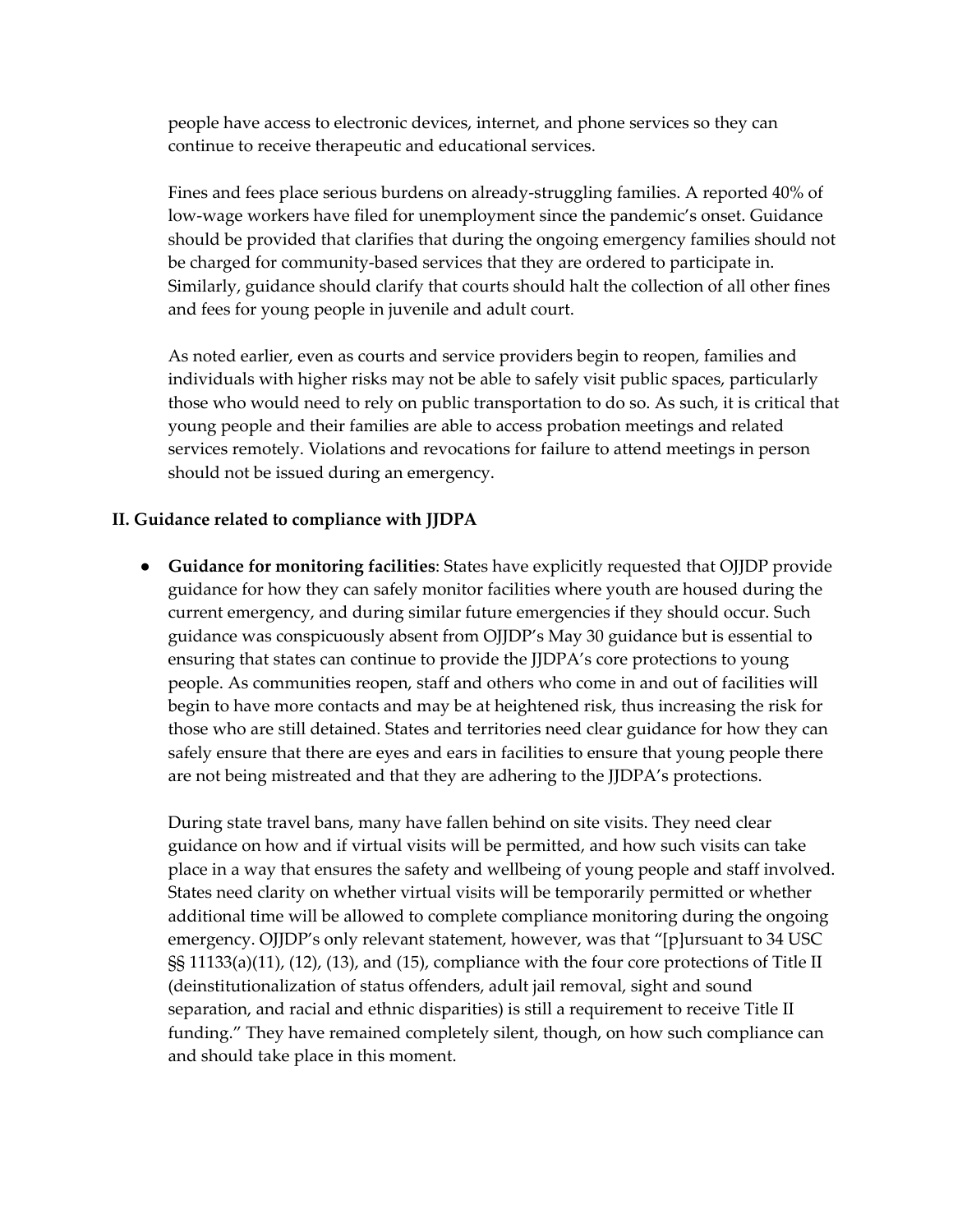- **Data collection and notice:** OJJDP has the opportunity to support states through its training and technical assistance functions to help collect and publicly report data on the number of youth in each state who are released during this emergency, the number of youth under each state's care who are tested, and the number of confirmed cases among youth in each state's justice system. Each data set should be disaggregated by race, ethnicity, sexual orientation and gender identity, tribal citizenship, and disability status. Not only should data be collected regarding American Indian and Alaska Native youth, but tribal nations should also be notified when their young citizens are to be sent home.
- **Flexibility**: We recognize that OJJDP has long been committed to ensuring that states, territories, and tribal governments have flexibility within the Act. This flexibility is more important now than ever. We ask OJJDP to use its discretion within the Act to ensure states, territories, and tribal nations have as much discretion as possible during this time. Over the past three years, the number of non-participating and non-compliant states has grown dramatically. Without flexibility as we navigate Covid-19 and the challenges it has presented for Governors, it is likely that more states could be vulnerable to leaving the Act.

Inaction from OJJDP in recent years has left numerous ambiguities on issues that should have been addressed through updated guidance and regulation following the JJDPA's reauthorization. This has put hundreds of young people in danger from Covid-19, and could lead hundreds of thousands more to be endangered from their continued detention. Unlike OJJDP's assertion, detention is dangerous, retraumatizing, and can expose youth to potential physical and sexual harm. $^7$  We call on you to consider closer oversight of OJJDP and the manner in which recent guidance flew in the face of public health and was dismissive of young people's safety. We further call on you to support the youth justice-related provisions in the HEROES Act, which would give states the resources needed to implement the above recommendations.

Sincerely,

**International Groups:** Sadiki Educational Safari

## **National Groups:**

Association of Children's Residential Centers (ACRC) Campaign for the Fair Sentencing of Youth (CFSY) Campaign for Youth Justice Center for Children's Law and Policy Center for Disability Rights Center for Law and Social Policy (CLASP)

<sup>&</sup>lt;sup>7</sup> Justice Policy Institute. "Dangers of Detention." [http://www.justicepolicy.org/images/upload/06-11\\_REP\\_DangersOfDetention\\_JJ.pdf](http://www.justicepolicy.org/images/upload/06-11_REP_DangersOfDetention_JJ.pdf).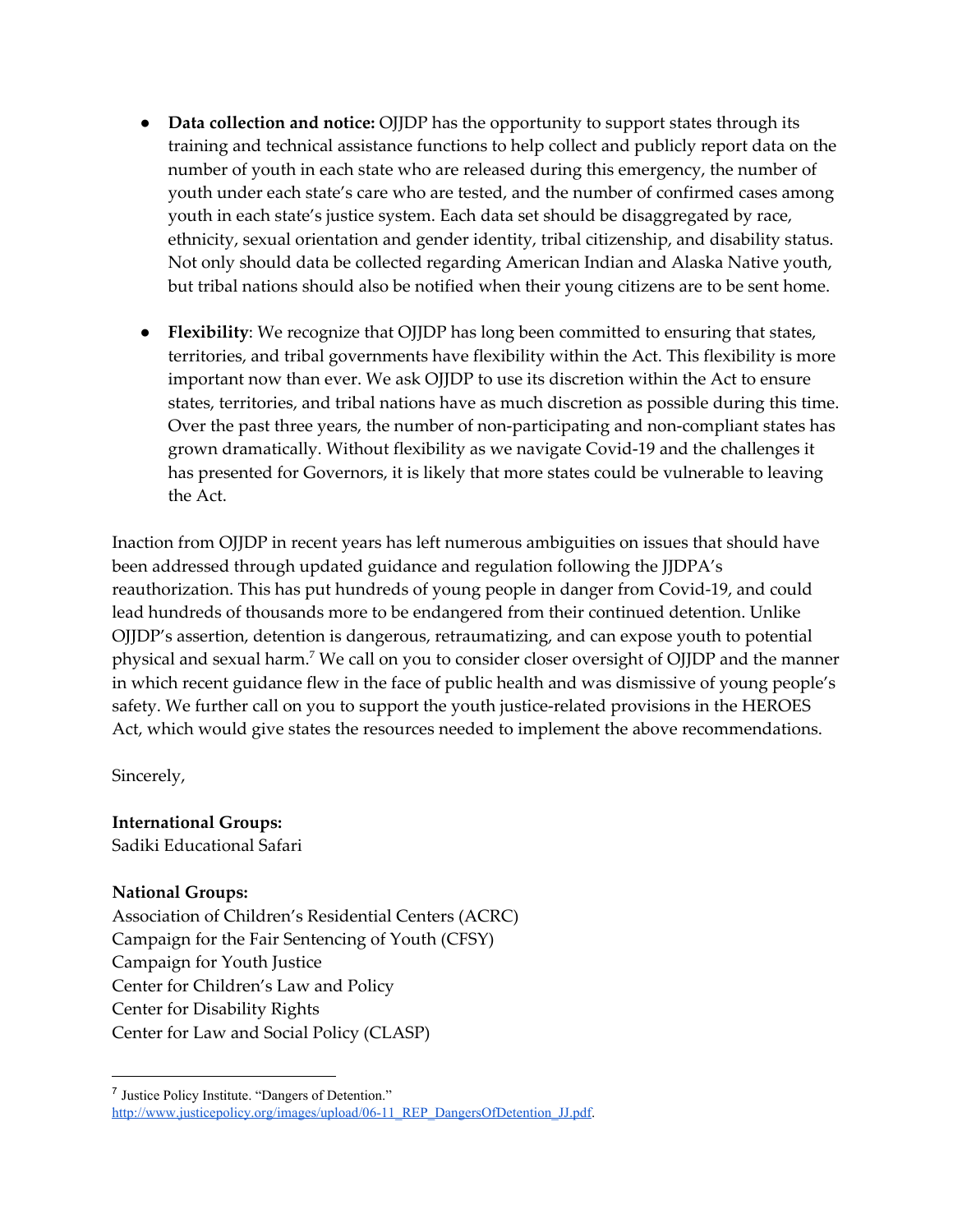Child Welfare League of America Coalition for Juvenile Justice Dream Corps. Family Centered Treatment Foundation First Focus Campaign for Children The Forum for Youth Investment Human Rights for Kids Justice for Families Justice Policy Institute Lewinsville Faith in Action MomsRising NAACP National Association of Social Workers National Center for Lesbian Rights National Congress of American Indians National Disability Rights Network (NDRN) National Juvenile Defender Center National Juvenile Justice Network National Network for Youth National Youth Employment Coalition Rights4Girls The Sentencing Project SparkAction Strategies for Youth Teaching Family Association Treatment Communities of America Union for Reform Judaism United Methodist Women W. Haywood Burns Institute Youth Advocate Programs, Inc. (YAP) Youth First Initiative

## **STATES:**

**Alaska** Alaska Juvenile Justice Advisory Committee

**Arkansas** Arkansas Advocates for Children and Families

**California** Arts for Incarcerated Youth Network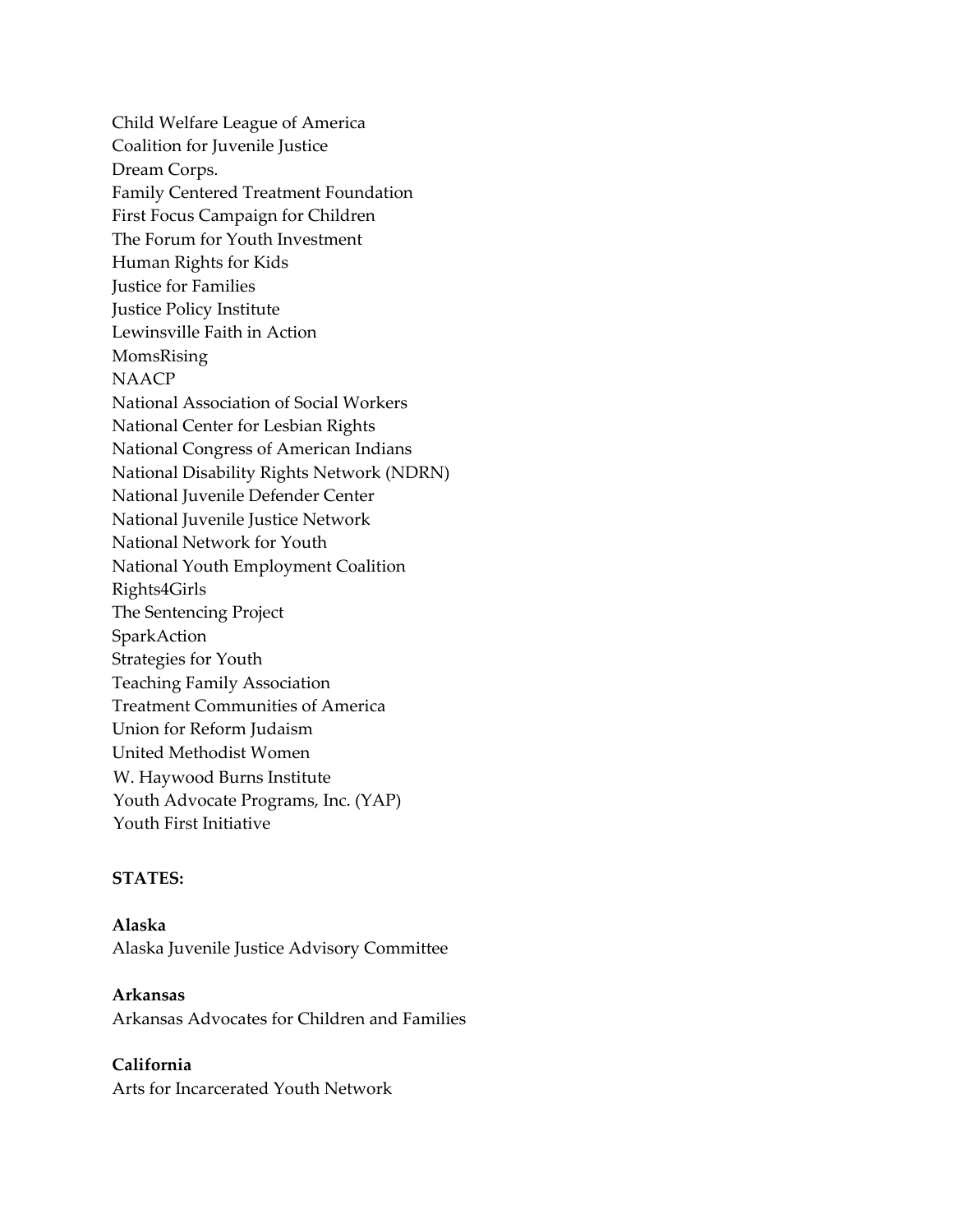**Connecticut** Connecticut Juvenile Justice Alliance FAVOR Inc.

**Delaware** Delaware Center for Justice

**Florida** Girls Inc. of Pinellas

**Georgia** African American Juvenile Justice Project

**Idaho** Idaho Youth Ranch

**Illinois** Juvenile Justice Initiative of Illinois

**Iowa** Tanager Place

**Kansas** Kansas Appleseed Center for Law and Justice

**Louisiana** Louisiana Center for Children's Rights Operation Restoration

**Maryland** Advocates for Children and Youth

**Michigan** Michigan Center for Youth Justice

**Minnesota** Legal Rights Center

**Nebraska** Voices for Children in Nebraska

**New Jersey**